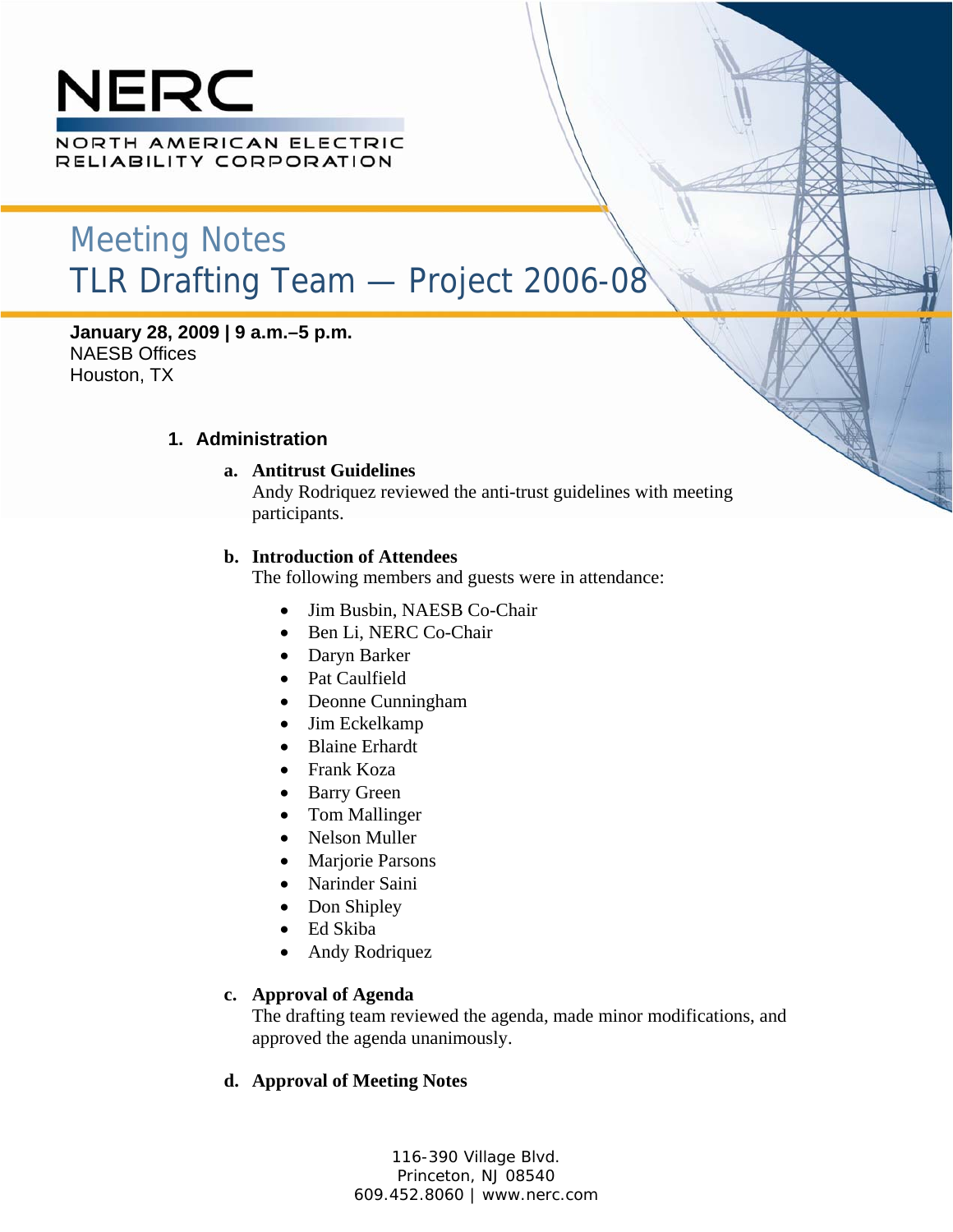

The drafting team reviewed the meeting notes from the December 10–11, 2008 meeting, made minor modifications, and approved them unanimously.

## **2. Phase II Work (Field Test) Report**

Tom Mallinger provided a review of the meeting of the Field Test Task Force. The Task Force reviewed several sets of data. Tom reported that FERC has issued a December 23 Order approving the request to extend the field test until October 31, 2009. FERC did not direct the creation of an interim report.

Tom then discussed the process for collecting data. The TLRDT had previously discussed collecting data though July, but the ORS suggested there should be more data. Now, the team plans to collect data though August, then begin the approval process. Depending on what approval has been received by mid-October, the RTOs would either ask FERC to approve the new threshold or continue the use of the field test threshold until the approvals from NERC and NAESB are received once the field test ends on October 31, 2009.

Tom reported that the IESO data seemed to reflect positive results. Mark Wilson is reviewing the data, and investigating IESO redispatch.

Tom then reviewed new data collected from OATI. This new data included data form the MAPP flowgates that are now using the 5 percent threshold. It appears that MISO has improved its performance with this change (34 percent to 60 percent). Note that the PJM data did not change, as PJM had no additional events (i.e., at a 5 percent threshold, PJM was not asked to participate in any TLRs).

Tom indicated the team would be putting together a presentation for the ORS to review this data on February 11–12.

The team discussed the approval process for moving forward once the field test is completed. It is expected that the following will occur:

- The Task Force will make a recommendation to the ORS
- The ORS will take some action related to this item
- The Task Force will make a recommendation to the TLRDT

At this point, we would draft a report on our conclusions, which would include the recommendation that was endorsed by the ORS, and bring that report to NAESB. NERC has no requirements on the threshold at this point, but it may be needed to specify a "reliability minimum" that defines what range of thresholds as appropriate. Jim Busbin will bring this back to the ORS again.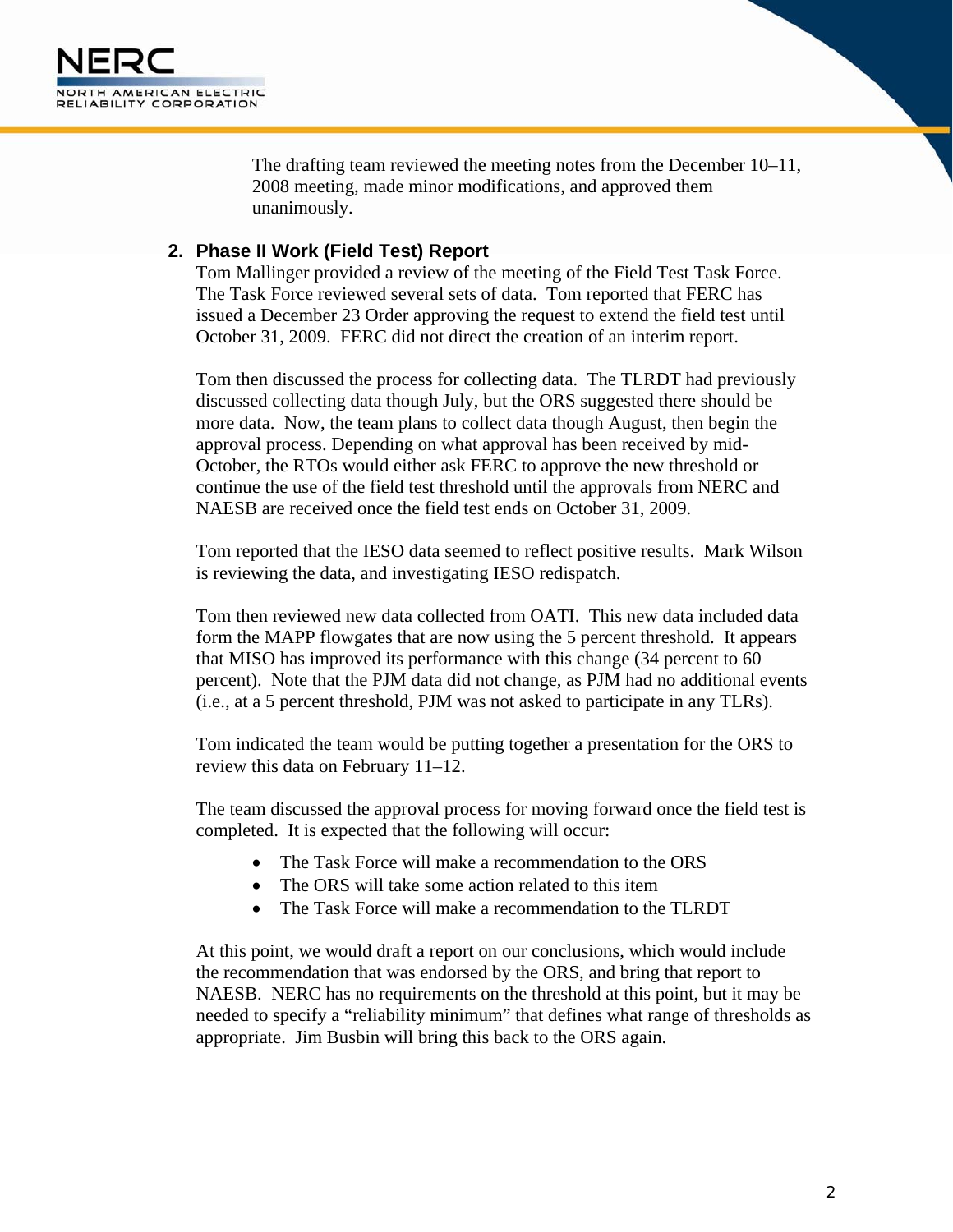

The question of whether or not the field test would be extended again. The Field Test Task Force believes that it would be inappropriate to extend the field test again, and committed to making a decision and moving forward.

## **3. Phase III Work**

The team reviewed the updated IRO-006-5. The team discussed changing the phrase "within the bounds or reliable operations". The team replaced the language with "provided that implementing the request will not adversely affect reliability." The VSL was modified to ensure consistency.

The team reviewed the Consideration of Comments, as well as the implementation plan and the new Comment Form. The team made modifications and agreed the documents were ready to post.

The team reviewed the updated IRO-006-EAST-1. On January 22, 2009, NERC staff met with FERC staff briefly to answer questions regarding the use of the Interchange Distribution Calculator and the TLR process. During these discussions, FERC staff suggested that as written, NERC standards related to TLR did not make clear that when experiencing an actual IROL violation, the first responsibility of a Reliability Coordinator is to mitigate the IROL violation, then address the equity provisions of TLR. In other words, FERC staff opined that saying that an RC was not to use TLR as the "sole remedy" to mitigate an IROL violation did not support the recommendation in the Blackout Report. FERC staff suggested that in order to support the recommendation in the Blackout Report, the standards should be clear that an RC must initiate actions that can mitigate the IROL violation first, and then may follow with initiation or continuing management of the TLR process as appropriate. NERC staff agreed to bring the details of this conversation back to the TLR Drafting Team, and propose recommended language to that team that would better support the recommendation in the Blackout Report. The TLRDT discussed the proposed changes and made modifications to the proposed language based on the discussion.

The team agreed the documents were ready to post. Andy will perform some additional clean-up of the documents and send them to Ben Li for a final review. Ben and Maureen Long will work together to finalize the standards for posting. The target will be to post the documents by February  $20<sup>th</sup>$ .

#### **4. "Parallel Flow Visualization and Mitigation for RCs in EI" SAR**

Tom Mallinger reviewed the work on the SAR. The requirements for the change order have been developed, the IDCWG has reviewed the requirements, a change order has been drafted, and a cost estimate has been returned. The presentation will be given to the ORS at their next meeting.